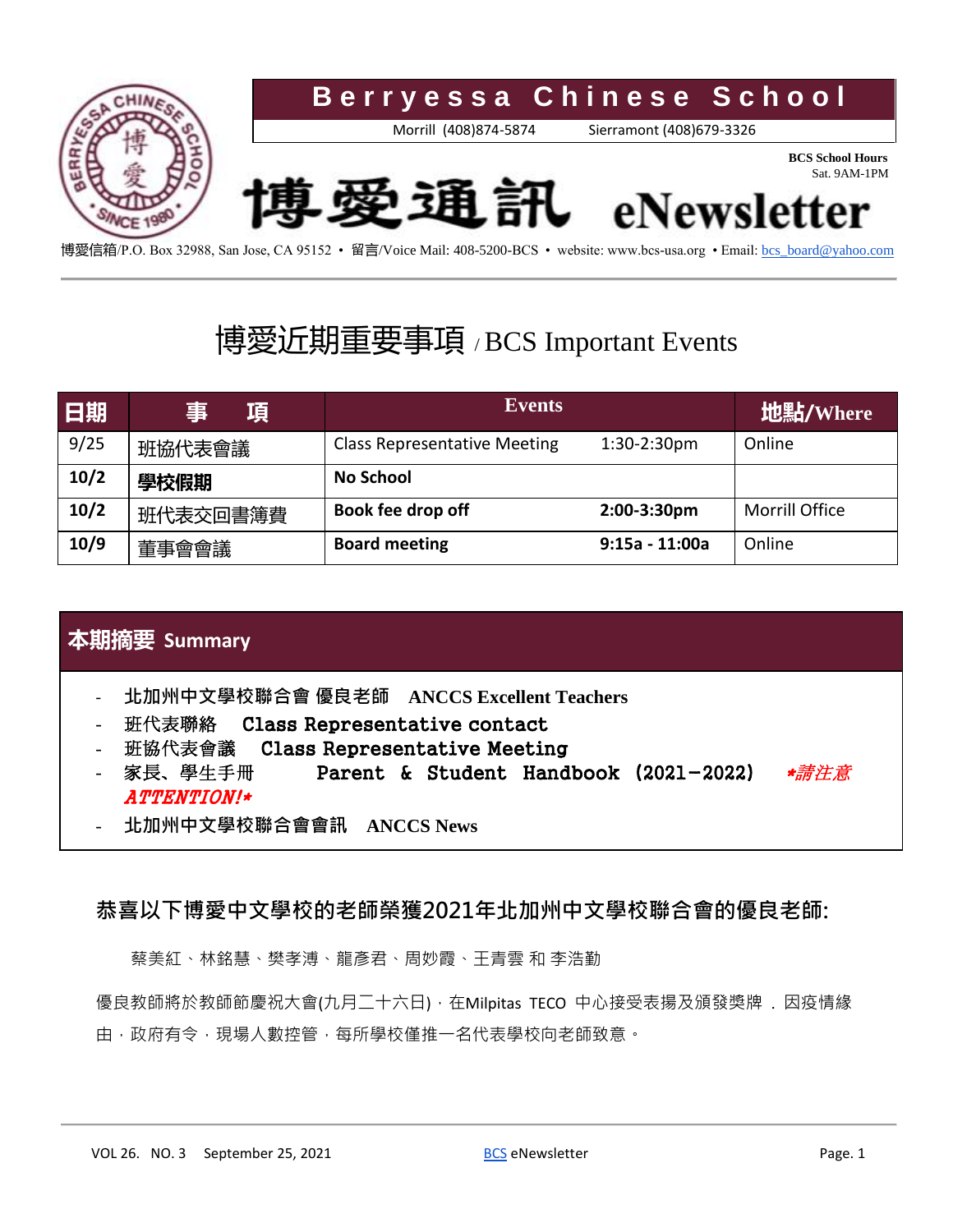#### **Congratulations to the following teachers from our Schools for being awarded the Excellent Teachers of the Association of Northern California Chinese Schools (ANCCS) in 2021**

Mei Tsai, Jeanette Lin, Hsiao-Pu Fan, Olivia Lung, Sandy Chau, Ching-Yun Lin and Anita Tran

Excellent teachers will be commended and awarded medals at the Teacher's Day celebration meeting (September 26) at the Milpitas TECO Center. Due to the epidemic, the government has ordered a crowd control at the site. Each school can only recommend one representative to the event.

## 班代表聯絡 **Class representative contact**

每個班級最多有兩名班代表,班代表作為班級與學校之間的聯絡人. 如果您尚未提交您的班級代表聯繫方式,請使用以下表格:

Each class can have up to two class representatives. The class representative acts as the liaison between the class and the school. If you have not submitted your class rep contact, please use the form below:

[國語班代表](https://docs.google.com/forms/d/e/1FAIpQLSeM75hYAB2fksSYL_oOdmwQyZfkd4cA2JVUeQTEETCbMr7b2g/viewform) [Mandarin Class Representatives](https://docs.google.com/forms/d/e/1FAIpQLSeM75hYAB2fksSYL_oOdmwQyZfkd4cA2JVUeQTEETCbMr7b2g/viewform) [粵語班代表](https://docs.google.com/forms/d/e/1FAIpQLSdNBHp9-8cRtk1mM6QEqgipMWs3Wf7KVZvYmrHxWnYtE-omaA/viewform) [Cantonese Class Representatives](https://docs.google.com/forms/d/e/1FAIpQLSdNBHp9-8cRtk1mM6QEqgipMWs3Wf7KVZvYmrHxWnYtE-omaA/viewform) [中文外語班代表](https://docs.google.com/forms/d/e/1FAIpQLSc6RZ_Pxn083hNibxlgaj4YyjFINykFI4WrBjvOxZk7qeb5Lg/viewform) [CFL Class Representatives](https://docs.google.com/forms/d/e/1FAIpQLSc6RZ_Pxn083hNibxlgaj4YyjFINykFI4WrBjvOxZk7qeb5Lg/viewform)

## Class Representative Meeting

學生們上午進行在線學習,因此班級代表會議將在本週六下午舉行。 學校會詳細說明班級代表的責任。 所有班級代表都應參加此次會議。

Students are doing online learning in the morning; therefore, the Class rep meeting will be hosted on this Saturday afternoon. This meeting will not cover on-campus duties and just focus on general topics for the class rep and help answer any questions. All class representatives should attend this meeting.

日期和時間 (Date & Time): **9/25/21 1:30-2:30pm** 地點 (Location): **Online**

Topic: BCS Class Rep Meeting Time: Sep 25, 2021 01:30 PM Pacific Time (US and Canada)

<https://zoom.us/j/99897955844?pwd=WFdnRkErRmtSY0JwclhGMFM0am1FUT09>

Meeting ID: 998 9795 5844 Passcode: jgtHW0



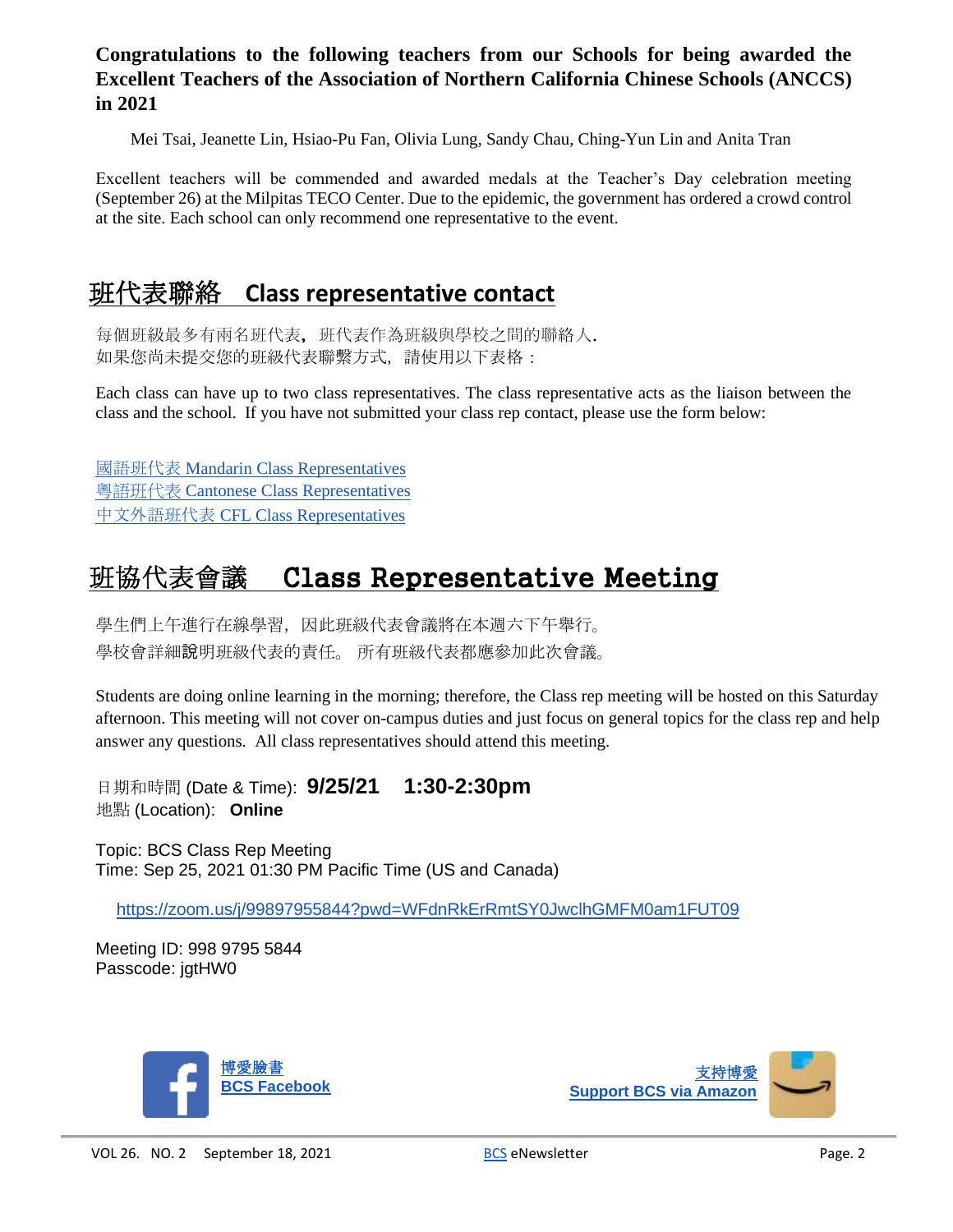## 家長、學生手冊 **Parent & Student Handbook (2021-2022)**

請仔細閱讀家長和學生手冊並在填寫家長回條。

家長和學生手冊已在線發布,請使用以下鏈接:

Please carefully read the parent and student handbook and sign the parent return slip. The parent and student handbook is posted online, please use the link below:

家長、學生手冊 [Parent & Student Handbook \(2021-2022\)](https://www.bcs-usa.org/wp-content/uploads/2021/09/2021-2022-Admin-BCS_Student_Handbook_v1.pdf)

**請用以下鏈接填寫家長回條: Please complete the parent return slip below:**

[家長回條](https://docs.google.com/forms/d/e/1FAIpQLSftj2y7fyqke5pS51iWebzZAwtYaMICPGurQ2_sSdAcrjBPtw/viewform) [Parent Return Slip](https://docs.google.com/forms/d/e/1FAIpQLSftj2y7fyqke5pS51iWebzZAwtYaMICPGurQ2_sSdAcrjBPtw/viewform)

博愛仍持續受理秋季新生報名中!

BCS is still accepting new students for Fall registration.

**The Book Fee Collection will be held on Saturday, 10/02/2021, at Morill office and the collection time will be as follows.**

**2:00 - 2:30 pm Cantonese Classes 2:30 - 3:00 pm CFL 3:00 - 3:30 pm Mandarin**

**PS Robin will drop off HSIC book fee by 3:30 pm.**



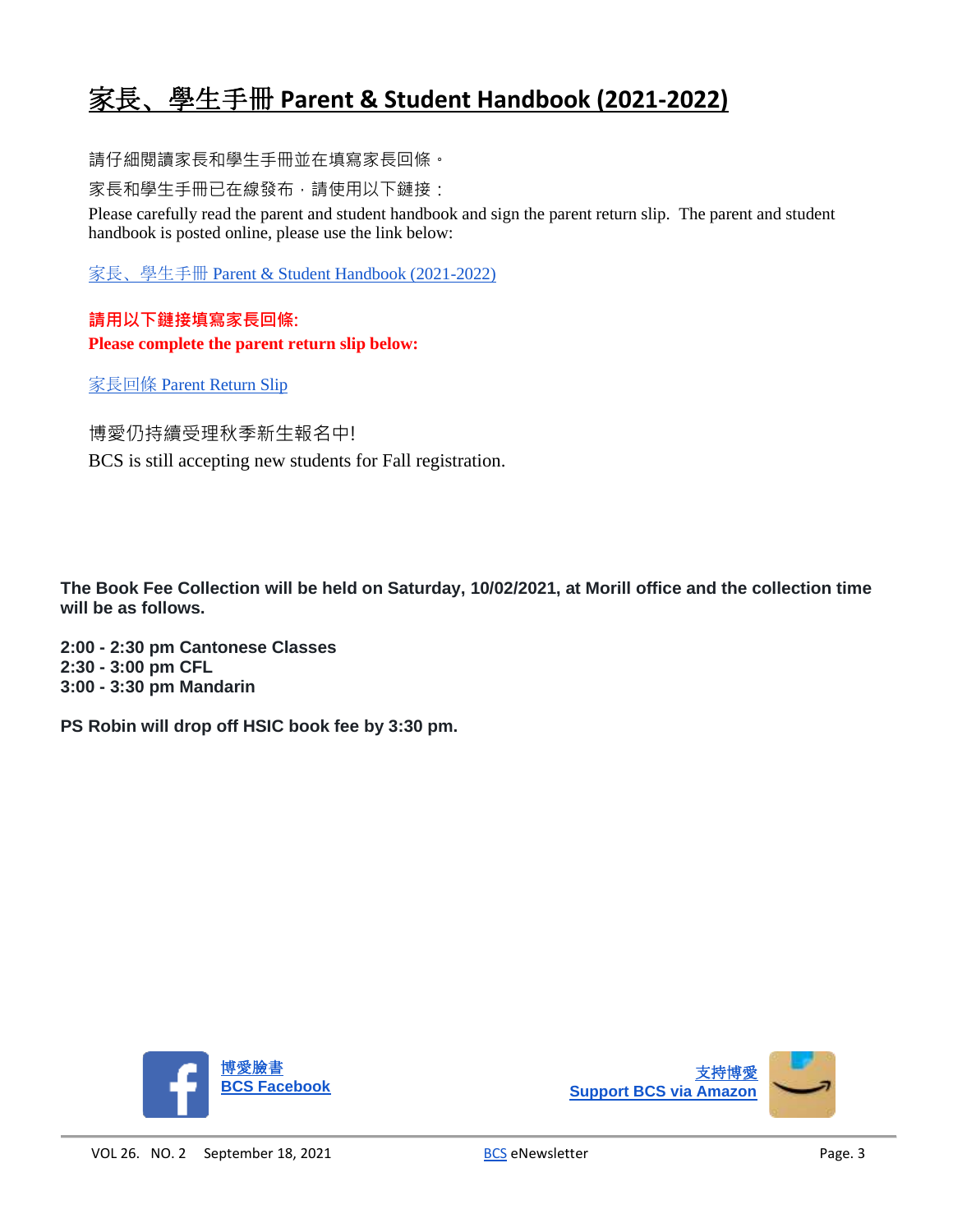

# **Glory October Drawing Contests**  【**Contest Information**】

【**Purpose**】: To celebrate the Double Tenth Day and to promote students' creativity.

【**Registration**】:1. Please register according to your age group:

children: age 8 and under (born after 10/1/2013) tweens: age 8-11 (born between 10/1/2009-9/30/2013) teens: age 12-17 (born between 10/1/2003-9/30/2009) Adult: age 18 and up (born before 9/30/2003) Digital: age 12 and up (born before 10/1/2003)



2. Deadline: **9/25/2021**, register and upload your entry on line registration form

3. All entries will be judged by a group of professional painters. They are also available for on line voting for the most popular prizes.

4. The most popular voting period is from 9/28 to 10/5/2021. Everyone can vote at our website ([www.anccs.org](http://www.anccs.org/))

5. For questions please contact:

Lisa Wang 408-623-2038 lisa.wang@anccs.org

Woanyu Yu 650-823-5193 woanyu.yu@anccs.org

Thomas Wang 408-893-5968 thomas.wang@anccs.org

#### 【**Entry rules**】: 1. Theme: Blessings to Taiwan

- 2. Please save your drawing for verification later.
- 3. All contestants must fill out the registration and waiver forms on line. 4. Drawing dimensions: No limitations on the size of the drawing (pencil, color pencils, pastel, watercolor, acrylic and oil painting are all acceptable. No 3D drawings) Digital drawings are not allowed except for the Digital group.



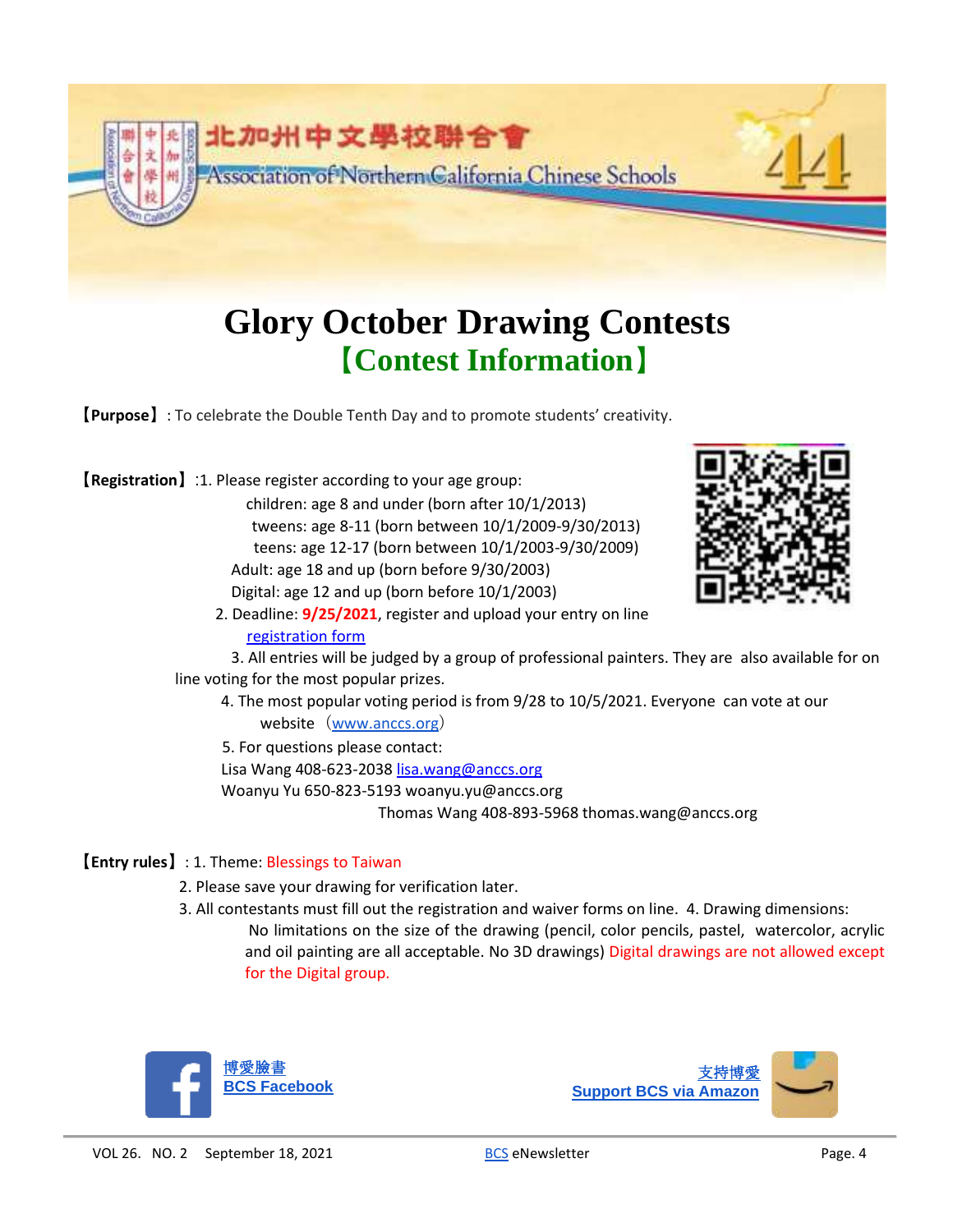5. All entries must be uploaded electronically (in JPG format) at the time of registration.

- 6. Please do not write your name on the entry.
- 【**Judging**】:The first three places and honorable mention are decided by our judges. All results are final. Judging standards: theme relativity (40%) creativity (25%) skills (35%) All entries must be originals, if it is not then your entry will be disqualified.

【**Results**】: Please check our website([www.anccs.org](http://www.anccs.org/)) after 10/10/2021 for final results.

【**Awards**】: The date of the award ceremony will be announced after 10/10/2021 on our website (www.anccs.org).

The most popular awards: Gift cards: \$50, \$30 and \$20 (per group) The first place: Gift

card \$150 (one per group)

The second place: Gift card  $\frac{1}{2}$  80 (one per group)

The third place: Gift card  $$50$  (one per group)

Hosted by: Association of Northern California Chinese Schools Sponsored by: Overseas Community Affairs Council, Republic of China



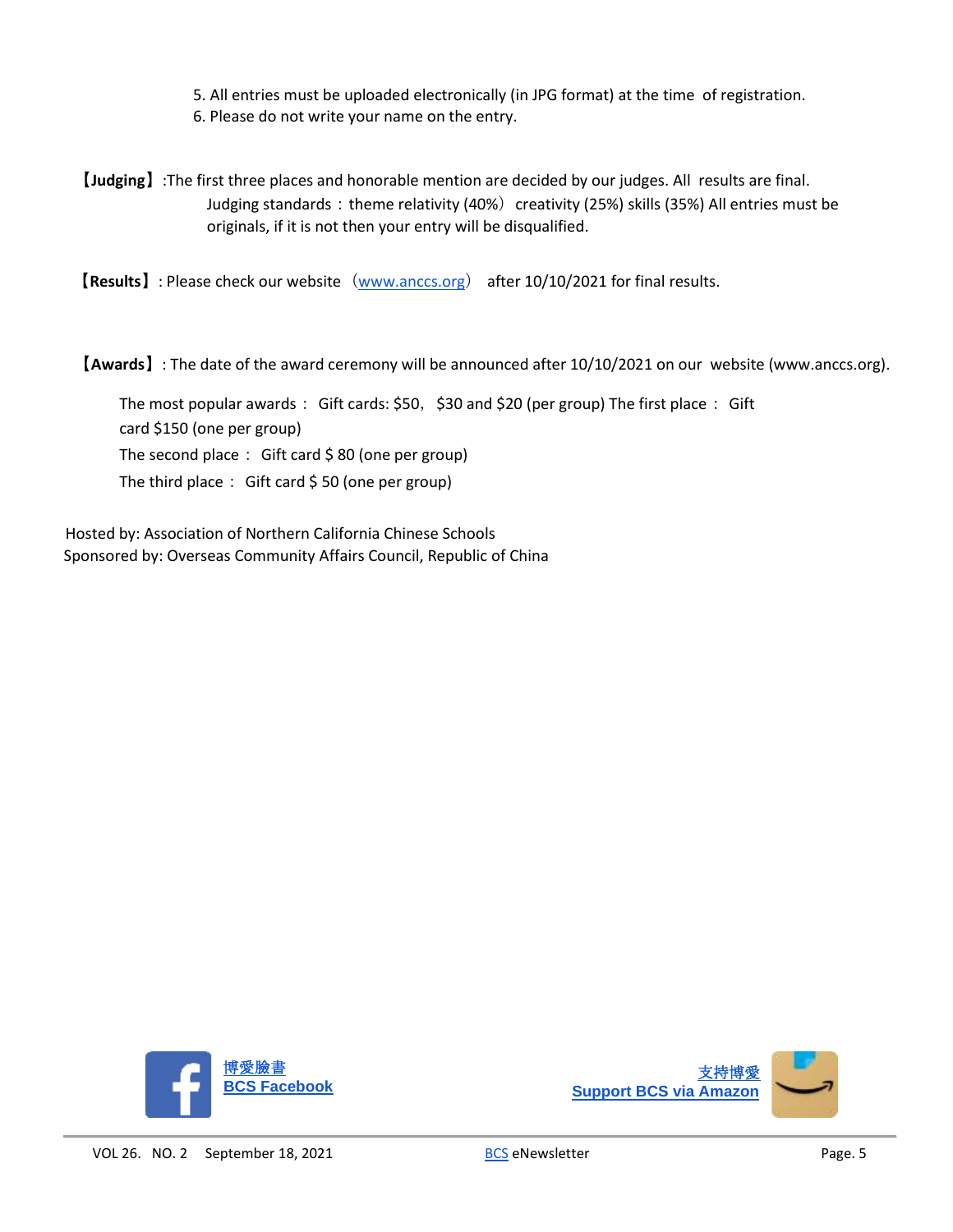![](_page_5_Picture_0.jpeg)

#### ANCCS Bi-weekly Newsletter Link:

- 第一期: <https://mailchi.mp/7116d360d7c2/43rd-anccs-enewsletter-4405665?e=d18fe32735>
- 第二期: <https://mailchi.mp/73463738bbb2/43rd-anccs-enewsletter-4409285?e=d18fe32735>

### **2021** 行政**營**

#### **主題:疫情期間的行政模式與 team building**

**時間:**10 am - 4 pm, 10/17/2021(Sat)

**地點:**Green Mountain Retreat 綠野山莊 19480 Bear Creek Road, Los Gatos

**課題:** 實體教學CDC準則 加州企業局 雇員退休儲蓄計劃 非營利組織應注意的法規 如何用 Google Classroom

![](_page_5_Picture_9.jpeg)

![](_page_5_Picture_10.jpeg)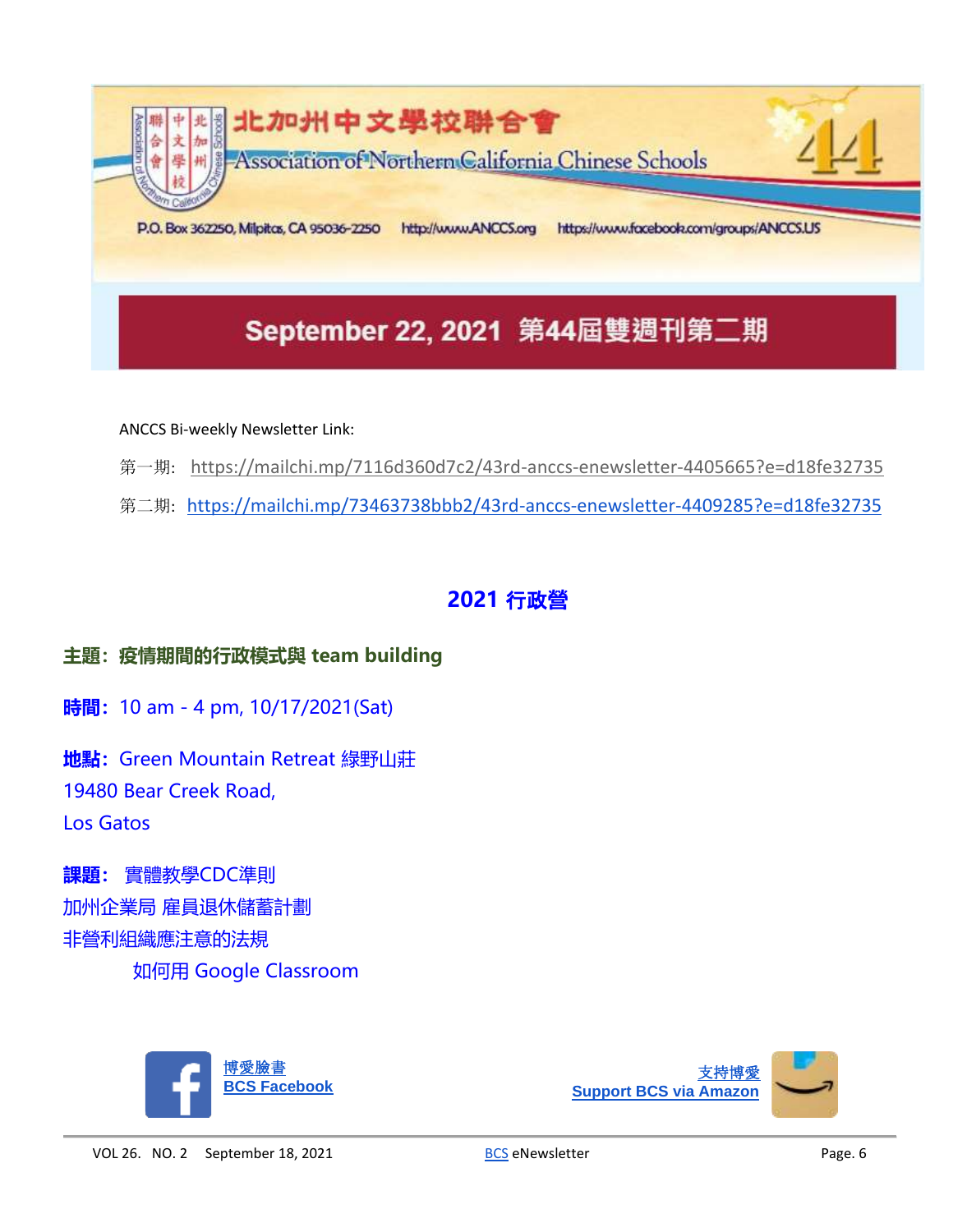有效地建立學校通訊管道 疫情教學模式分享 暢游綠野 Hiking & 綠野 Zumba

**讓你和你的團隊的心靈享受綠野的洗禮, 讓實用的課程開啓美好的新學期!**

報名聯結:**<https://forms.gle/JJyQhgQEpEh6HkRF7>**

報名費:**\$60,** 早鳥**(9/28**以前**): \$50**

報名截止日期:**10/12/2021**

支票擡頭: **ANCCS** 支票請寄:**Lisa Wang, 20928 Garden Gate Drive, Cupertino, CA 95014**

### 光輝十月祈福台灣繪畫比賽

自從疫情以來,世界上的每個角落,每天變數不斷,人心惶惶,焦躁不安。大家被迫留在家中防疫, 日常生活也被徹底的改變,我們的故鄉-台灣,現在也正在堅毅的抗疫當中。在這百變的時刻,唯一不 變的是我們對家鄉的愛,讓我們用書筆將對家鄉的那份愛與支持書出,傳送回故鄉,讓他們都知道, 遠方的我們也和家鄉人一起,心連心的一同抵抗疫情,讓我們一起為台灣祈福,台灣加油。 報名費**:Free**,報名方式採取網上報名並上傳作品電子版,獎金豐富。每組除了前三名由評審老師評 審外,還設有最佳人氣獎,由大家網投結果決定。除了幼童組,兒童組、青少年組、社會組、並增設

電子組。

詳細報名規則請查閲 [比賽規則](https://drive.google.com/file/d/193lSAVQ9G8HVIfopV_rO3YnWcI-uYjba/view?usp=sharing) (中文版),比賽規則 (英文版 [Rules in English\)](https://drive.google.com/file/d/1OhGeZAZgi60i1B3kF6irx24iMkinGj2D/view?usp=sharing)。

**題目:祈福臺灣**

![](_page_6_Picture_11.jpeg)

![](_page_6_Picture_12.jpeg)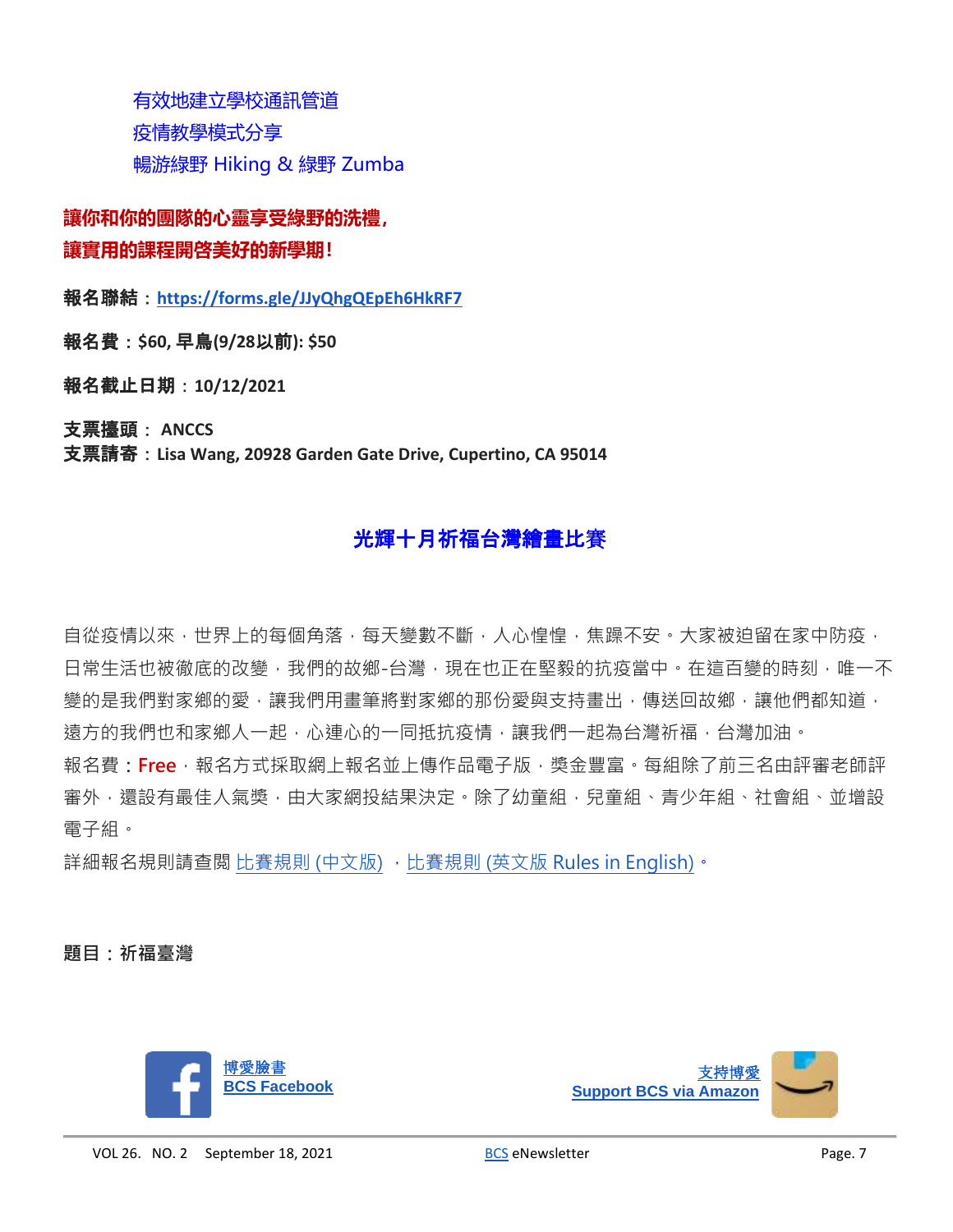**報名方式**:網上報名並上傳作品電子版[,報名表。](https://docs.google.com/forms/d/e/1FAIpQLSf1Xi8Z4mx_HGFT7Su8y4EwavXbo5YEeQJv6n58j3Iizrzr6w/viewform?usp=sf_link)

**報名截止日期:延期至09/25/2021**(以上網繳交報名表日期為憑),並將參賽稿件(限 JPG 檔) 上傳至網 路報名表中。

**組別:幼童組、兒童組、青少年組、社會組、電子組** 。

**獎勵辦法:**每組錄取前三名以及最佳人氣獎一~三名(視各組參賽人數而定),於十 月頒發獎狀及精美 獎品(視疫情而另行通知)。

第一名: 禮卡 150 元 一名

第二名: 禮卡 80 元 一名

第三名: 禮卡 50 元 一名

#### **另設最佳人氣獎三名由網路投票選出**。

最**佳人氣獎:** 禮卡 50, 30, 20元 一~三名

**網投日期:**各組人氣獎投票時間為9/28 至10/5/2021。

屆時請至北加州中文學校聯合會網站投票。網站投票連結會email寄送至報名參賽者帳號。聯絡電郵 email: [BlessingTaiwan@anccs.org](mailto:BlessingTaiwan@anccs.org)

# 美國總統志工服務獎

**The President's Volunteer Service Award**

「美國總統志工服務獎」(**The President's Volunteer Service Award**)是美國政府為 鼓勵美國公民或具有美國永久居留權者參與志工服務所設立的獎項。北加州中文學校聯 合會為服務所屬會員學校,成立審核小組辦理該獎項申請的審理。凡本會會員學校的在 校學生 **(**滿**11歲以上)** 擔任無給職助教,或參加與中文學校舉辦的文教相關活動服務,與 其它社區服務,均可依服務時數的多寡提出申請,獎項分為銅級、銀級及金級。

![](_page_7_Picture_14.jpeg)

![](_page_7_Picture_15.jpeg)